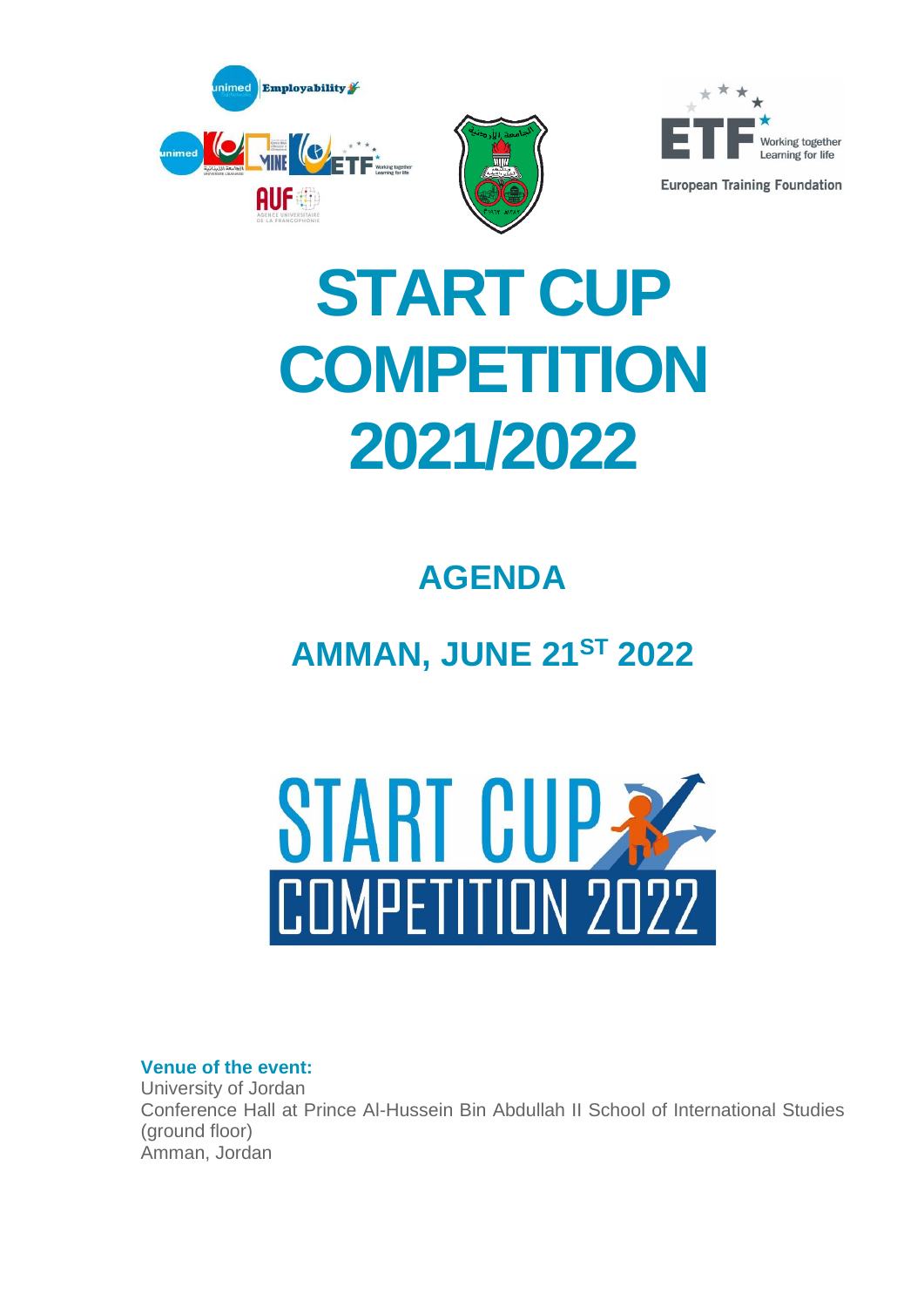





### **Moderator: Lynda Achkouty - Lebanese University – CentreMINE & Coordinator of the UNIMED SubNetwork on Employability**

#### **9:15 – 9:30 Posters "exhibition" (Music in the background) and registration**

#### **9:30 – 10:00 OPENING GREETINGS**

**Francisco MATTE BON**, President of UNIMED – Mediterranean Universities Union

**Sélim MEKDESSI**, Dean of the Faculty of Economics and Management, Lebanese University and Coordinator of the UNIMED SubNetwork on Employability, Lebanon

**Romain BOITARD,** Human Capital Development Expert, focal point for green skills, European Training Foundation (ETF)

**Yasmina AL ASSI,** Project Manager, Agence Universitaire de la Francophonie (AUF) – Moyen Orient

**Dhia QASIM**, Programs Manager at the Innovation and Entrepreneurship Center, Entrepreneurship Coach and Mentor, University of Jordan, Jordan

#### **10:00 – 10:15 COFFEE BREAK**

#### **10:15 – 10:55 PITCH – Q&A Round 1**

**(5 minutes per team, 3 minutes Q&A, 2 minutes to shift from a team to another)**

1. Halaby Yasmina – Académie Libanaise des Beaux Arts – "Bio-SoundTech" - Lebanon 10:15- 10:25

- 2. Rama Arafat An-Najah National University "Aman" Palestine 10:25-10:35
- 3. Senda Lajmi University of Sousse "ALIA" Tunisia 10 :35 -10 :45
- 4. Aseel Jafaar Lebanese University "Cultiva" Lebanon 10:45-10:55

**10:55 - 11:00 Video about the previous Start-Cup Competition and UNIMED SubNetwork on Employability – by Silvia MARCHIONNE, UNIMED Project Manager**